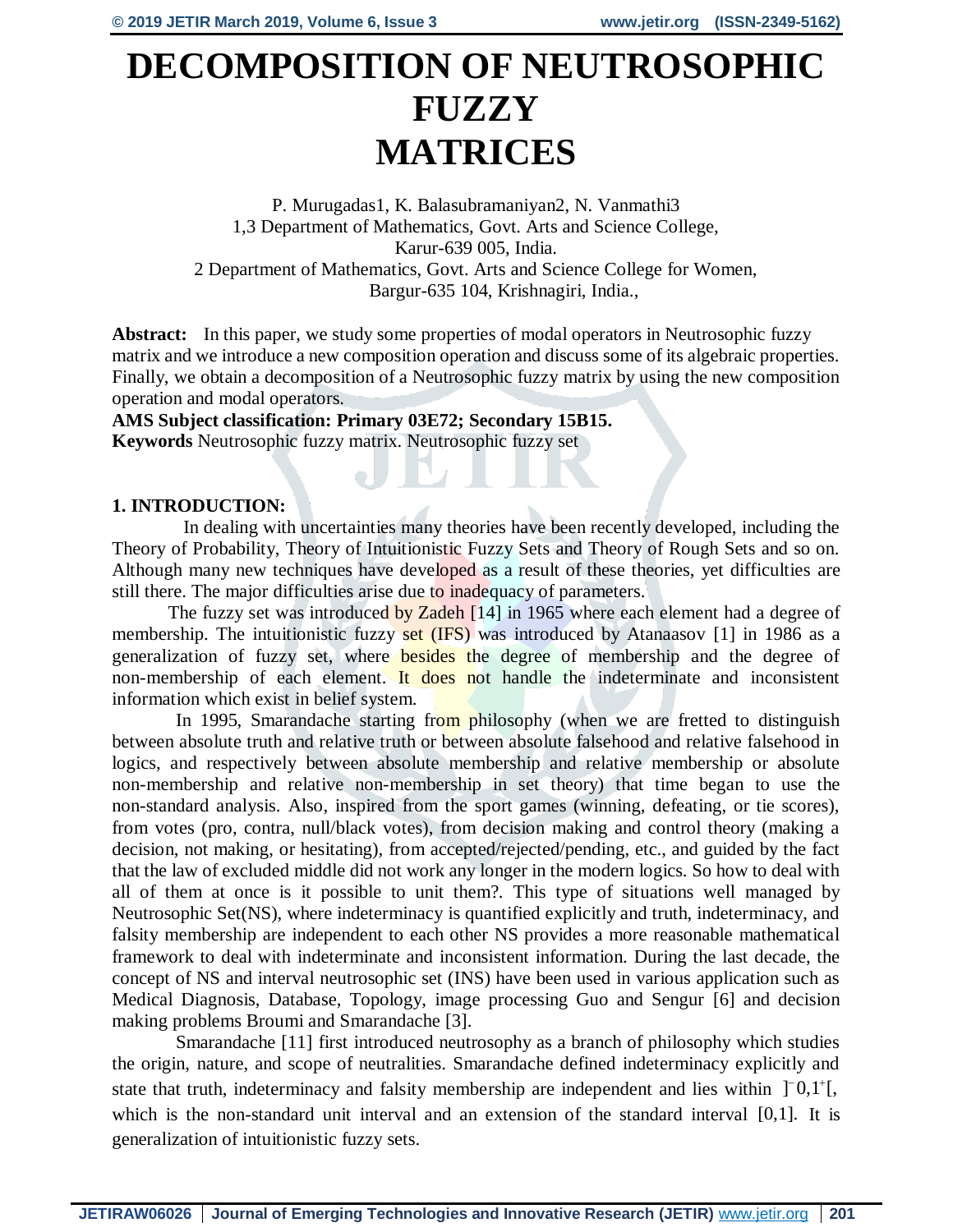Extremal algebra, in which the addition and multiplication of vectors and matrices is formally replaced by operations of maximum and minimum, or maximum and plus, are a useful tool for approaching problems in many areas, such as System Theory, Graph Theory, Scheduling Theory or knowledge Engineering. Systematic investigation in this direction can be found in [2,4,13].

Kim and Roush [7] introduced the concept of Fuzzy Matrix(FM). FM plays a vital role in various areas in Science and Engendering and solves the problems involving various types of uncertainties [10]. FMs deal only with membership value where as Intuitionistic Fuzzy Matrices(IFMs) deals with both membership and non-membership values.

Dhar et.al, [5] have defined neutrosophic fuzzy matrices and studied square neutrosophic fuzzy matrices. Kavitha et.al, [8]studied the concepts of minimal solution of fuzzy neutrosophic soft matrix. They, also studied on the powers of fuzzy neutrosophic soft matrices in [9]. Uma et.al, [12] introduced two types of fuzzy neutrosophic soft matrices.

In this paper we extend the model operator concept to neutrosophic fuzzy matrix and give some fascinating results in transitive closure of neutrosophic fuzzy matrix.

# **2. PRELIMINARY**

 In this section the basic definitions of Neutrosophic Set (NS), , Fuzzy Neutrosophic Matrix (FNM) and fuzzy neutrosophic matrices of type-I are provided.

# **Definition 2.1.**

[11]A neutrosophic set  $A$  on the universe of discourse  $X$  is defined as  $A = \{ \langle x, T_A(x), I_A(x), F_A(x) \rangle; x \in X \}$ , where  $T, I, F: X \rightarrow \ ] 0,1^{\dagger} [$  and

$$
-0 \le T_A(x) + I_A(x) + F_A(x) \le 3^+.
$$
 (2.1)

From philosophical point of view the neutrosophic set takes the value from real standard or non-standard subsets of  $\int$   $\int$   $\frac{1}{\ln}$   $\int$   $\frac{1}{\ln}$   $\int$   $\frac{1}{\ln}$   $\int$   $\frac{1}{\ln}$   $\int$   $\frac{1}{\ln}$   $\int$   $\frac{1}{\ln}$   $\int$   $\frac{1}{\ln}$   $\int$   $\frac{1}{\ln}$   $\int$   $\frac{1}{\ln}$   $\int$   $\frac{1}{\ln}$   $\int$   $\frac{1}{\ln}$   $\int$   $\frac{1}{\ln}$  Engineering problems it is difficult to use neutrosophic set with value from real standard or non-standard subset of [10,1<sup>+</sup>]. Hence we consider the neutrosophic set which takes the value from the subset of  $[0,1]$ . Therefore we can rewrite equation  $(2.1)$  as

 $0 \le T_A(x) + I_A(x) + F_A(x) \le 3$ . In short an element *a* in the neutrosophic set *A*, can be written as  $a = \langle a^T, a^T, a^F \rangle$ , where  $a^T$  denotes degree of truth,  $a^T$  denotes degree of indeterminacy,  $a^F$ denotes degree of falsity such that  $0 \le a^T + a^T + a^F \le 3$ .

# **Example 2.1**

Assume that the universe of discourse  $X = \{x_1, x_2, x_3\}$  where  $x_1, x_2$  and  $x_3$ characterize the quality, reliability, and the price of the objects. It may be further assumed that the values of  $\{x_1, x_2, x_3\}$  are in [0,1] and they are obtained from some investigations of some experts. The experts may impose their opinion in three components viz; the degree of goodness, the degree of indeterminacy and the degree of poorness to explain the characteristics of the objects. Suppose A is a Neutrosophic Set (NS) of *X* , such that

 $A = \{ \langle x_1, 0.4, 0.5, 0.3 \rangle, \langle x_2, 0.7, 0.2, 0.4 \rangle, \langle x_3, 0.8, 0.3, 0.4 \rangle \}$  where for  $x_1$  the degree of goodness of quality is 0.4, degree of indeterminacy of quality is 0.5 and degree of falsity of quality is 0.3 etc.

# **Definition 2.2.**

 A neutrosophic matrix is a matrix in which all entries are from neutrosophic set. That is  $A = (\langle a_{ij}^T, a_{ij}^I, a_{ij}^F \rangle)$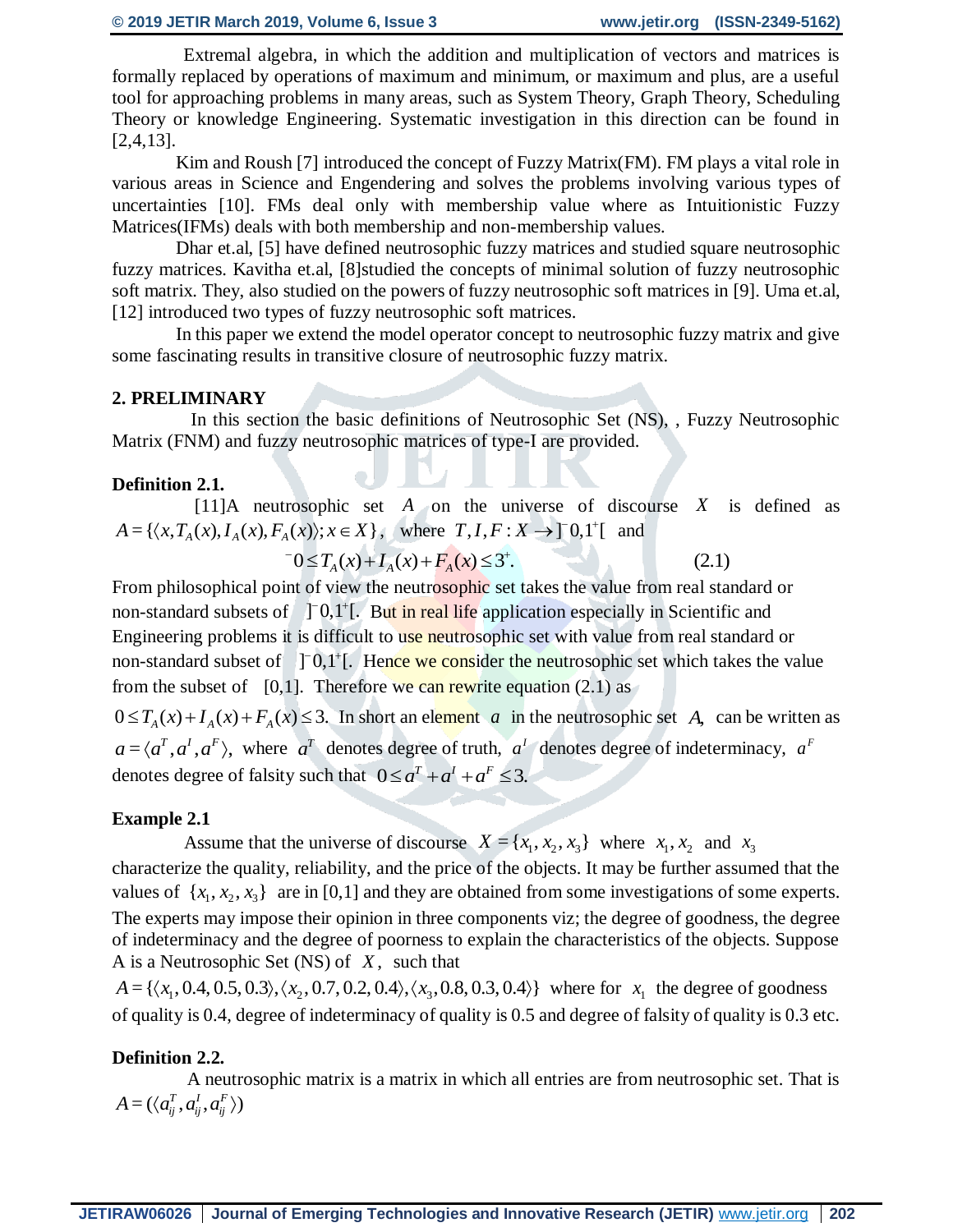# **Definition 2.3.**

[12] Let  $A = (\langle a_{ij}^T, a_{ij}^l, a_{ij}^F \rangle), B = (\langle b_{ij}^T, b_{ij}^l, b_{ij}^F \rangle) \in N_{m \times n}$ . The component wise addition and component wise multiplication is defined as

$$
A \oplus B = (sup\{a_{ij}^T, b_{ij}^T\}, supp{a_{ij}^I, b_{ij}^I\}, inf\{a_{ij}^F, b_{ij}^F\})
$$
  

$$
A \otimes B = (inf\{a_{ij}^T, b_{ij}^T\}, inf\{a_{ij}^I, b_{ij}^I\}, supp{a_{ij}^F, b_{ij}^F\})
$$

# **Definition 2.4.**

Let  $A \in N_{m \times n}$ ,  $B \in N_{m \times p}$ , the composition of A and B is defined as

$$
A \circ B = \left( \sum_{k=1}^{n} (a_{ik}^{T} \wedge b_{kj}^{T}), \sum_{k=1}^{n} (a_{ik}^{I} \wedge b_{kj}^{I}), \prod_{k=1}^{n} (a_{ik}^{F} \vee b_{kj}^{F}) \right)
$$

equivalentlywecanwritethesameas

$$
= \left(\bigvee_{k=1}^{n} (a_{ik}^{T} \wedge b_{kj}^{T}), \bigvee_{k=1}^{n} (a_{ik}^{T} \wedge b_{kj}^{T}), \bigwedge_{k=1}^{n} (a_{ik}^{F} \vee b_{kj}^{F})\right).
$$

The product  $A \circ B$  is defined if and only if the number of columns of A is same as the number of rows of *B*. Then *A* and *B* are said to be conformable for multiplication. We shall use *AB* instead of  $A \circ B$ .

Where  $\sum (a_{ik}^T \wedge b_{kj}^T)$  means max-min operation and

=1  $(a_{ik}^F\vee b_{ki}^F)$ *n*  $\prod (a_{ik}^F \vee b_{kj}^F)$  means min-max operation. *k*

# **Definition 2.5.**

Let 
$$
\langle x^T, x^I, x^F \rangle
$$
,  $\langle y^T, y^I, y^F \rangle \in NFS$ . Then we have  
\n•  $\langle x^T, x^I, x^F \rangle \vee \langle y^T, y^I, y^F \rangle = \langle \max \{ x^T, y^T \}, \max \{ x^I, y^I \}, \min \{ x^F, y^F \} \rangle$ .  
\n•  $\langle x^T, x^I, x^F \rangle \wedge \langle y^T, y^I, y^F \rangle = \langle \min \{ x^T, y^T \}, \min \{ x^I, y^I \}, \max \{ x^F, y^F \} \rangle$ .  
\n•  $\langle x^T, x^I, x^F \rangle^c = \langle x^F, x^I, x^T \rangle$ .

# **Definition 2.6.**

Let 
$$
\langle x^T, x^I, x^F \rangle
$$
,  $\langle y^T, y^I, y^F \rangle \in NFS$ . Then  
\n
$$
\langle x^T, x^I, x^F \rangle \leftarrow \langle y^T, y^I, y^F \rangle = \begin{cases} \langle 1, 1, 0 \rangle, & \text{if } \langle x^T, x^I, x^F \rangle \ge \langle y^T, y^I, y^F \rangle, \\ \langle x^T, x^I, x^F \rangle, & \text{if } \langle x^T, x^I, x^F \rangle \le \langle y^T, y^I, y^F \rangle. \end{cases}
$$
\n
$$
x^T, x^I, x^F \rangle \ge \langle y^T, y^I, y^F \rangle \text{ means } x^T \ge y^T, x^I \ge y^I \text{ and } x^F \le y^F
$$

# **Definition 2.7***.*

Here  $\langle$ 

An NFM  $J = (\langle 1,1,0 \rangle)$  for all entries is known as the universal matrix and NFM O=(  $(0,0,1)$  *for all entries is known as Zero matrices. Denote the set of all NFMs of order*  $m \times n$  *by*  $F_{mn}$  and square matrix of order n by  $F_n$ . The idenity NFM  $I = \left\langle \delta_{ij}^T, \delta_{ij}^I, \delta_{ij}^F \right\rangle$  is defined by  $\langle \delta_{ij}^T, \delta_{ij}^I, \delta_{ij}^F \rangle = \langle 1,1,0 \rangle$  if  $i=j$  and  $\langle \delta_{ij}^T, \delta_{ij}^I, \delta_{ij}^F \rangle = \langle 0,0,1 \rangle$  if  $i \neq j$ .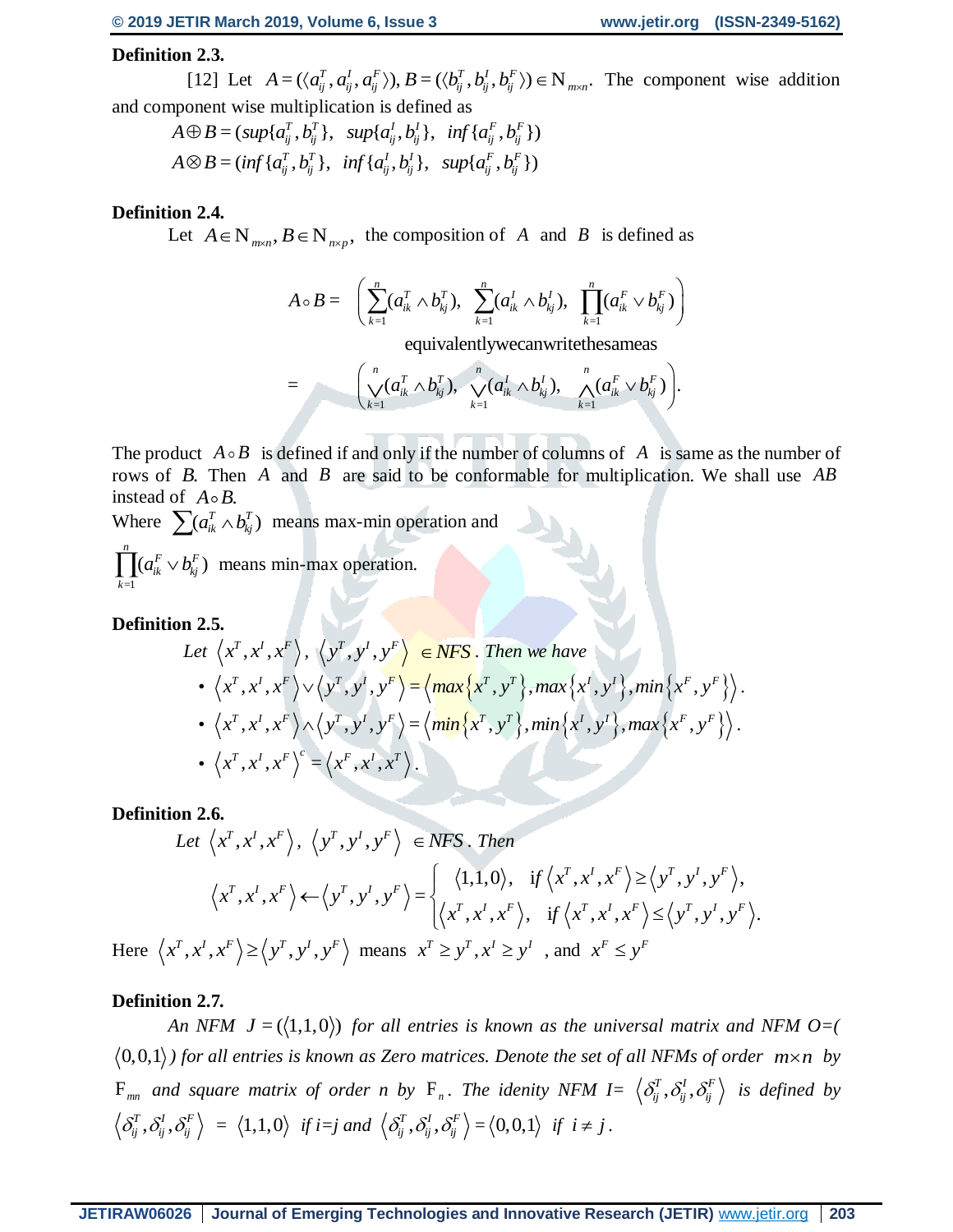# **Definition 2.8.**

Let 
$$
A = (\langle a_{ij}^T, a_{ij}^l, a_{ij}^F \rangle)_{m \times n}
$$
,  $B = (\langle b_{ij}^T, b_{ij}^l, b_{ij}^F \rangle)_{m \times n}$  and  $C = (\langle c_{ij}^T, c_{ij}^l, c_{ij}^F \rangle)_{n \times p}$  are NFMs.

*Then* 

$$
\begin{aligned} \bullet \;\; A \!\vee\! B\! & =\! (\left\langle a_{ij}^T , a_{ij}^I , a_{ij}^F \right\rangle \!\vee\! \left\langle b_{ij}^T , b_{ij}^I , b{ij}^F \right\rangle \!). \\ \bullet \;\; A \!\wedge\! B\! & =\! (\left\langle a_{ij}^T , a_{ij}^I , a_{ij}^F \right\rangle \!\wedge\! \left\langle b_{ij}^T , b_{ij}^I , b_{ij}^F \right\rangle \!). \end{aligned}
$$

• AC (max-min composition) =  $(\bigvee_{K} (\langle a_{ij}^{T}, a_{ij}^{I} , a_{ij}^{F} \rangle \wedge \langle c_{kj}^{T}, c_{kj}^{I}, c_{kj}^{F} \rangle)).$ 

### **Definition 2.9.**

Let 
$$
A = (\langle a_{ij}^T, a_{ij}^I, a_{ij}^F \rangle)_{m \times n}
$$
 and  $C = (\langle c_{ij}^T, c_{ij}^I, c_{ij}^F \rangle)_{n \times p}$  are NFMs. Then we have  
\n•  $A \hat{\vee} C$  (min-max composition) =  $(\bigwedge_k (\langle a_{ij}^T, a_{ij}^I, a_{ij}^F \rangle \vee \langle c_{ij}^T, c_{ij}^I, c_{ij}^F \rangle))$ .

• 
$$
A^T = (\langle a_{ji}^T, a_{ji}^T, a_{ji}^F \rangle)
$$
 (Transpose of A).

$$
\begin{aligned}\n &\bullet \ \ A \leftarrow C = (\bigwedge_k(\left\langle a_{ik}^T, a_{ik}^I, a_{ik}^F \right\rangle \leftarrow \left\langle c_{kj}^T, a_{kj}^I, a_{kj}^F \right\rangle)) \\
&\bullet \ \ A \rightarrow C = (\bigwedge_k(\left\langle a_{ik}^T, a_{ik}^I, a_{ik}^F \right\rangle \rightarrow \left\langle c_{kj}^T, c_{kj}^I, c_{kj}^F \right\rangle))\n \end{aligned}
$$

• 
$$
A^c = (\langle a_{ij}^F, a_{ij}^I, a_{ij}^T \rangle)
$$
 (Complement of A).

Also we can use  $=1$   $K=1$   $K=1$  $=\left\langle \left\langle \sum_{i=1}^{n}(a_{ik}^{T}c_{ki}^{T}), \sum_{i=1}^{n}(a_{ik}^{T}c_{ki}^{T}), \prod_{i=1}^{n}(a_{ik}^{F}+c_{ki}^{F}) \right\rangle \right\rangle$  $AC = (\left\langle \sum_{K=1} (a_{ik}^T c_{kj}^T), \sum_{K=1} (a_{ik}^I c_{kj}^I), \prod_{K=1} (a_{ik}^F + c_{kj}^F) \right\rangle).$ 

Also  $A^2 = AA$ ,  $A^k = A^{k-1}A$  for max-min composition and  $A^{[2]} = A \otimes A$ ,  $A^{[k]} = A^{[k-1]} \otimes A$ for min-max composition.

# **Definition 2.10***.*

For any NFM  $A \in F_n$ ,

- A is reflexive if and only if  $A \geq I_n$ .
- A is symmetric if and only if  $A = A^T$ .
- A is transitive if and only if  $A \geq A^2$ .
- A is idempotent if and only if  $A = A^2$ .
- A is irreflexive if  $\langle a_{ij}^T, a_{ij}^T, a_{ij}^F \rangle = \langle 0, 0, 1 \rangle$  for all i=j.
- A is c-transitive if  $A \leq A^{[2]}$ .

#### **Definition 2.11.**

An NFM A is said to be an neutrosophic fuzzy equivalence matrix if it satisfy reflexivity, symmetry and transitivity.

# **Proposition 2.1.**

 $(A \circ B)^c = A^c + B^c$  for  $A, B \in F_{mn}$ .

#### **Proposition 2.2.**

 $(A+B)^c = A^c \circ B^c$  for  $A, B \in F_{mn}$ .

#### **Definition 2.12.**

For an NFM A, define  $WA = (\langle a_{ij}^T, a_{ij}^I, 1 - a_{ij}^T \rangle), \& A = (\langle 1 - a_{ij}^F, a_{ij}^I, a_{ij}^F \rangle).$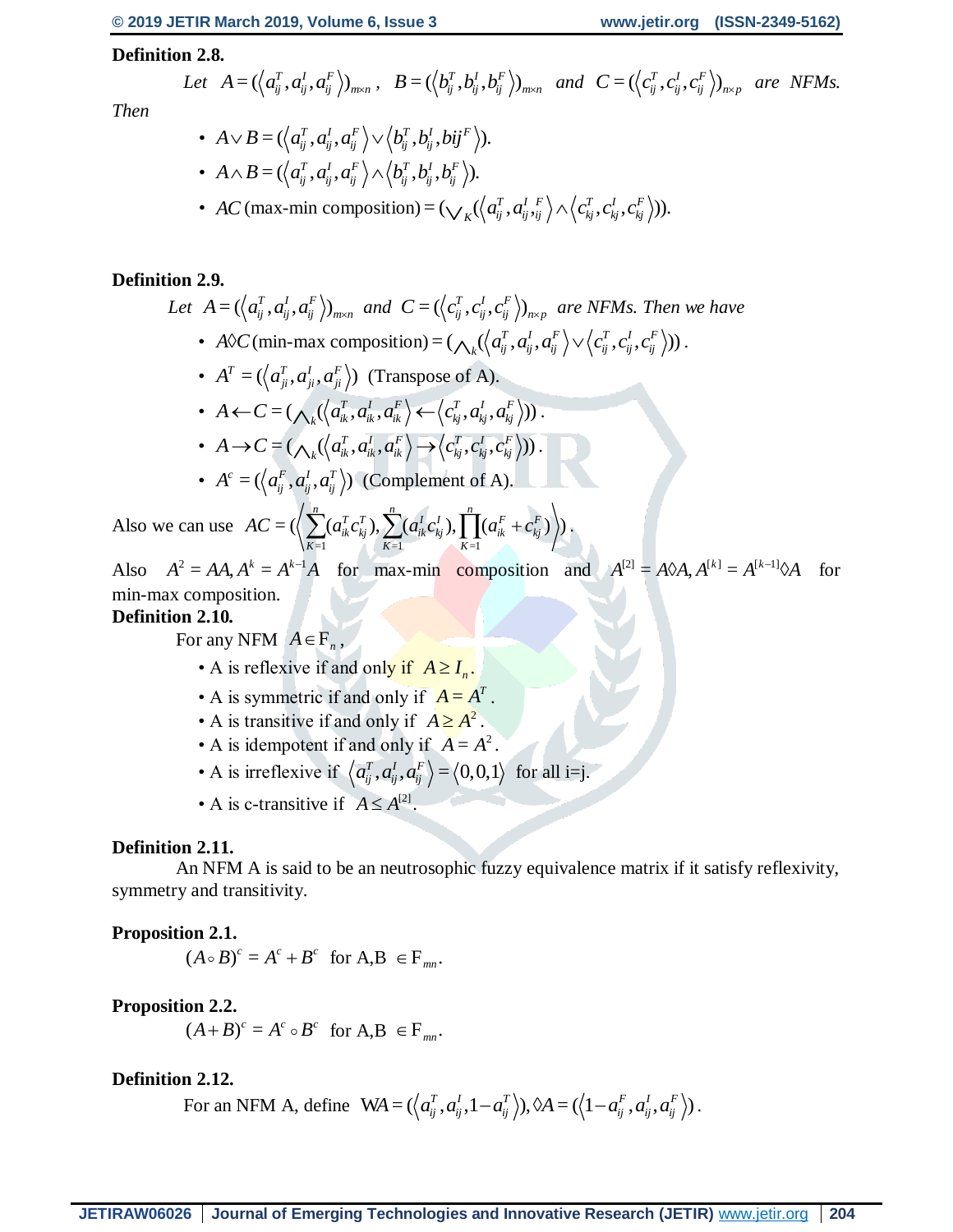**Lemma 2.1.**

$$
1 - \prod_{k=1}^{n} (a_{ik} + b_{kj}) = \sum_{k=1}^{n} (1 - a_{ik})(1 - b_{kj}) \text{ for all } i, j, a_{ij}, b_{ij} \in [0, 1].
$$

**Lemma 2.2.**

2.2.  
\n
$$
1 - \prod_{k=1}^{n} (a_{ik}b_{kj}) = \prod_{k=1}^{n} ((1 - a_{ik}) + (1 - b_{ij})) \text{ for all } i, j, a_{ij}, b_{ij} \in [0, 1].
$$

# **3. MODAL OPERATORS IN NFM**

 Throughout this section, matrices means Neutrosophic fuzzy matrices. In this section, some results about model operators are proved and the definitions of transitive and c-transitive of a NFM are given.

#### **Lemma 3.1.**

For any two NFMs A and B,

$$
W\langle a_{ij}^T, a_{ij}^I, a_{ij}^F \rangle \leftarrow \langle b_{ij}^T, b_{ij}^I, b_{ij}^F \rangle) = W\langle a_{ij}^T, a_{ij}^I, a_{ij}^F \rangle \leftarrow W\langle b_{ij}^T, b_{ij}^I, b_{ij}^F \rangle).
$$
\n(3.1)

**Proof:**

• If 
$$
\langle a_{ij}^T, a_{ij}^l, a_{ij}^F \rangle \ge \langle b_{ij}^T, b_{ij}^l, b_{ij}^F \rangle
$$
, then  
\n
$$
W(\langle a_{ik}^T, a_{ik}^l, a_{ik}^F \rangle \leftarrow \langle b_{kj}^T, b_{kj}^l, b_{kj}^F \rangle) = W(\langle 1, 1, 0 \rangle) = \langle 1, 1, 0 \rangle.
$$
\n(3.2)

Since, 
$$
\langle a_{ij}^T, a_{ij}^l, a_{ij}^F \rangle \ge \langle b_{ij}^T, b_{ij}^l, b_{ij}^F \rangle
$$
,  $a_{ij}^T \ge b_{ij}^T$ ,  $a_{ij}^l \ge b_{ij}^l$  and  $a_{ij}^F \le b_{ij}^F$ . Therefore,  $1 - a_{ij}^T \le 1 - b_{ij}^T$  and  $\langle a_{ij}^T, a_{ij}^l, 1 - a_{ij}^T \rangle \ge \langle b_{ij}^T, b_{ij}^l, 1 - b_{ij}^T \rangle$ , so  $\mathbf{W} \langle a_{ij}^T, a_{ij}^l, a_{ij}^F \rangle \ge \mathbf{W} \langle b_{ij}^T, b_{ij}^l, b_{ij}^F \rangle$ . Thus  $\mathbf{W} \langle a_{ij}^T, a_{ij}^l, a_{ij}^F \rangle \leftarrow \mathbf{W} \langle b_{ij}^T, b_{ij}^l, b_{ij}^F \rangle = \langle 1, 1, 0 \rangle$ . (3.3)

From (3.2) and (3.3), (3.1) holds.

• If 
$$
\langle a_{ij}^T, a_{ij}^I, a_{ij}^F \rangle \leq \langle b_{ij}^T, b_{ij}^I, b_{ij}^F \rangle
$$
, then  
\n
$$
W(\langle a_{ij}^T, a_{ij}^I, a_{ij}^F \rangle \leftarrow \langle b_{ij}^T, b_{ij}^I, b_{ij}^F \rangle) = W(\langle a_{ij}^T, a_{ij}^I, a_{ij}^F \rangle) = \langle a_{ij}^T, a_{ij}^I, 1 - a_{ij}^T \rangle.
$$
\n(3.4)

$$
\mathbf{W}\left(a_{ij}^T,a_{ij}^I,a_{ij}^F\right) \leftarrow \mathbf{W}\left(b_{ij}^T,b_{ij}^I,b_{ij}^F\right) = \left\langle a_{ij}^T,a_{ij}^I,1-a_{ij}^T \right\rangle \leftarrow \left\langle b_{ij}^T,b_{ij}^I,1-b_{ij}^T \right\rangle = \left\langle a_{ij}^T,a_{ij}^I,1-a_{ij}^T \right\rangle. \tag{3.5}
$$

Clearly, from  $(3.4)$  and  $(3.5)$ , $(3.1)$  holds.

# **Lemma 3.2.**

 *For any two NFMs A and B,* 

two NFMs A and B,  
\n
$$
\Diamond(\langle a_{ij}^T, a_{ij}^l, a_{ij}^F \rangle \leftarrow \langle b_{ij}^T, b_{ij}^l, b_{ij}^F \rangle) = \Diamond(\langle a_{ij}^T, a_{ij}^l, a_{ij}^F \rangle \leftarrow \Diamond \langle b_{ij}^T, b_{ij}^l, b_{ij}^F \rangle).
$$
\n(3.6)

**Proof:**

• If 
$$
\langle a_{ij}^T, a_{ij}^I, a_{ij}^F \rangle \ge \langle b_{ij}^T, b_{ij}^I, b_{ij}^F \rangle
$$
, then  
\n $\diamond \langle \langle a_{ij}^T, a_{ij}^I, a_{ij}^F \rangle \langle \langle b_{ij}^T, b_{ij}^I, b_{ij}^F \rangle \rangle = \diamond \langle \langle 1, 1, 0 \rangle \rangle = \langle 1, 1, 0 \rangle.$  (3.7)

Since, 
$$
\langle a_{ij}^T, a_{ij}^I, a_{ij}^F \rangle \ge \langle b_{ij}^T, b_{ij}^I, b_{ij}^F \rangle, a_{ij}^T \ge b_{ij}^T, a_{ij}^I \ge b_{ij}^I
$$
 and  $a_{ij}^F \le b_{ij}^F$ . Therefore  $1 - a_{ij}^T \le 1 - b_{ij}^T$  and  $\langle a_{ij}^T, a_{ij}^I, 1 - a_{ij}^T \rangle \ge \langle b_{ij}^T, b_{ij}^I, 1 - b_{ij}^T \rangle$ , So  $\Diamond \langle \langle a_{ij}^T, a_{ij}^I, a_{ij}^F \rangle \rangle \ge \Diamond \langle \langle b_{ij}^T, b_{ij}^I, b_{ij}^F \rangle \rangle$ . Thus,  
 $\Diamond \langle a_{ij}^T, a_{ij}^I, a_{ij}^F \rangle \leftrightarrow \Diamond \langle b_{ij}^T, b_{ij}^I, b_{ij}^F \rangle = \langle 1, 1, 0 \rangle$  (3.8)

From (3.7) and (3.8), (3.6) holds,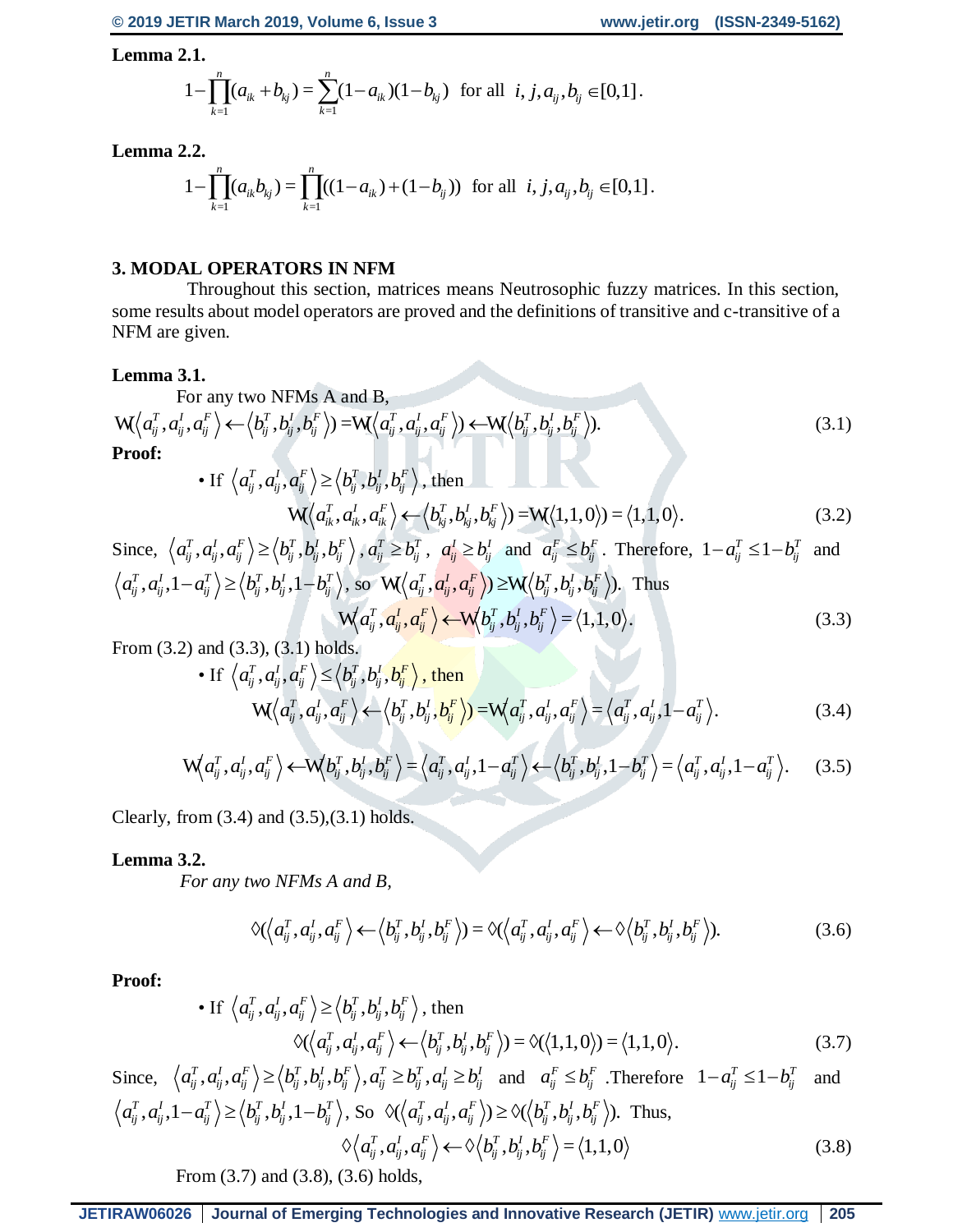• If 
$$
\langle a_{ij}^T, a_{ij}^I, a_{ij}^F \rangle < \langle b_{ij}^T, b_{ij}^I, b_{ij}^F \rangle
$$
. Then  
\n $\diamond \langle \langle a_{ij}^T, a_{ij}^I, a_{ij}^F \rangle \leftarrow \langle b_{ij}^T, b_{ij}^I, b_{ij}^F \rangle = \diamond \langle a_{ij}^T, a_{ij}^I, a_{ij}^F \rangle = \langle 1 - a_{ij}^F, a_{ij}^I, a_{ij}^F \rangle$ . (3.9)

$$
\Diamond \langle a_{ij}^T, a_{ij}^l, a_{ij}^F \rangle \leftarrow \Diamond \langle b_{ij}^T, b_{ij}^l, b_{ij}^F \rangle = \langle 1 - a_{ij}^F, a_{ij}^l, a_{ij}^F \rangle \leftarrow \langle 1 - b_{ij}^F, b_{ij}^l, b_{ij}^F \rangle = \langle 1 - a_{ij}^F, a_{ij}^l, a_{ij}^F \rangle. \quad (3.10)
$$

Clearly from  $(3.9)$  and  $(3.10)$ , $(3.6)$  holds.

# **Lemma 3.3**.

A is reflexive matrix if and only if W*A* is reflexive matrix

# **Proof:**

**Proof:**<br>A is reflexive  $\Leftrightarrow A \ge I \Leftrightarrow \left\langle a_{ij}^T, a_{ij}^I, a_{ij}^F \right\rangle \ge \left\langle \delta_{ij}^T, \delta_{ij}^I, \delta_{ij}^F \right\rangle$  for all

i,j.  $\iff$   $\left\langle a_{ij}^T, a_{ij}^I, 1 - a_{ij}^T \right\rangle \ge \left\langle \delta_{ij}^T, \delta_{ij}^I, 1 - \delta_{ij}^T \right\rangle$  for all *i, j.*  $\iff$  WA  $\approx$  WA is reflexive. In dual way we can prove the following lemma.

# **Lemma 3.4.**

A is reflexive matrix if and only if  $\varnothing$ A is reflexive matrix.

# **Lemma 3.5.**

A is reflexive if and only if WA<sup>c</sup> is reflexive. **Proof:** It is evident that if A is reflexive if and only if  $A^c$  is reflexive and so WA<sup> $c$ </sup>. Similarly,  $\varphi A^c$  is irreflexive if and only if A is reflexive.

# **Lemma 3.6.**

A is symmetric matrix if and only if WA is symmetric matrix and so WA<sup>c</sup>. **Proof:** A is symmetric  $\Leftrightarrow \langle a_{ij}^T, a_{ij}^I, a_{ij}^F \rangle = \langle a_{ij}^T, a_{ij}^I, a_{ij}^F \rangle$  for all *i*, *j*  $\Leftrightarrow \langle a_{ij}^T, a_{ij}^I, 1 - a_{ij}^T \rangle = \langle a_{ij}^T, a_{ij}^I, 1 - a_{ij}^T \rangle \Leftrightarrow \text{WA} = (\text{WA})^T$ . Thus A is symmetric if and only if WA is symmetric. Similarly we can prove the following lemma.

# **Lemma 3.7.**

A is symmetric matrix if and only if  $\varnothing$ A is reflexive matrix.

# **Lemma 3.8.**

A is transitive matrix if and only if W*A* is transitive matrix.

# **Proof:**

A is transitive 
$$
\Leftrightarrow A \ge A^2 \Leftrightarrow \langle a_{ij}^T, a_{ij}^I, a_{ij}^F \rangle \ge \langle \sum_{k=1}^n (a_{ik}^T a_{kj}^T), \sum_{k=1}^n (a_{ik}^T a_{kj}^I), \prod_{k=1}^n (a_{ik}^F + a_{kj}^F) \rangle
$$
 for all i,j

$$
\Leftrightarrow a_{ij}^T \geq \sum_{k=1}^n (a_{ik}^T, a_{kj}^T), a_{ij}^T \geq \sum_{k=1}^n (a_{ik}^T a_{kj}^T), a_{ij}^F \leq \prod_{k=1}^n (a_{ik}^F + a_{kj}^F) \Leftrightarrow a_{ij}^T \geq \sum_{k=1}^n (a_{ik}^T a_{kj}^T), 1 - a_{ij}^T \leq 1 - \sum_{k=1}^n (a_{ik}^T a_{kj}^T) \Leftrightarrow \left\langle a_{ij}^T, 1 - a_{ij}^T \right\rangle \geq
$$

by lemma 2.2 Similarly, we can prove the following lemma.

# **Lemma 3.9.**

A is transitive matrix if and only if  $\varnothing$ A is transitive matrix.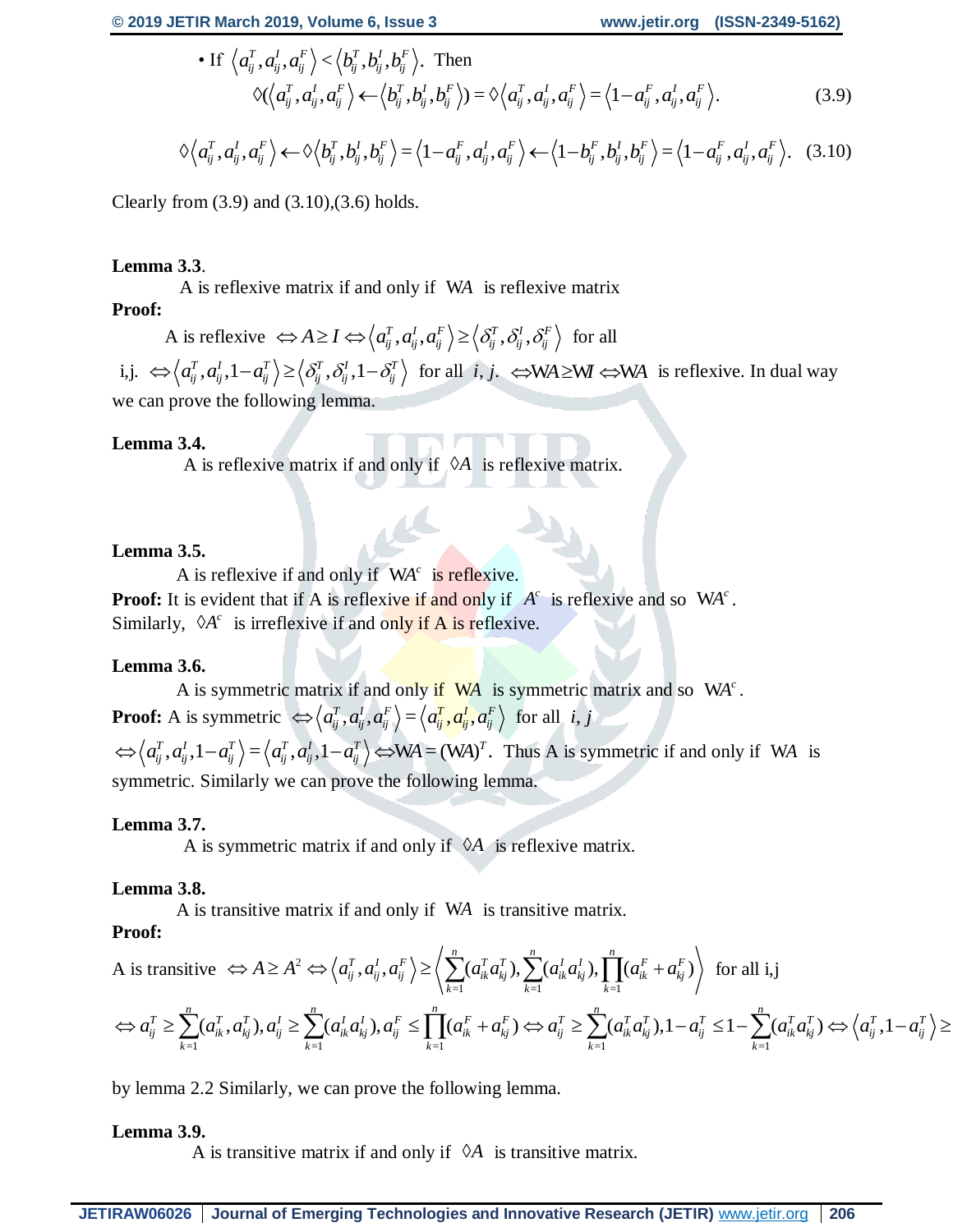#### **Lemma 3.10.**

A is idempotent matrix if and only if W*A* is idempotent matrix.

## **Proof:**

A idempotent 
$$
\Leftrightarrow A = A^2 \Leftrightarrow \langle a_{ij}^T, a_{ij}^I, a_{ij}^F \rangle = \langle \sum_{k=1}^n (a_{ik}^T a_{kj}^T), \sum_{k=1}^n (a_{ik}^T a_{kj}^I), \prod_{k=1}^n (a_{ik}^F + a_{kj}^F) \rangle
$$
 for all i,j.  
 $\Leftrightarrow \langle a_{ij}^T, a_{ij}^I, 1 - a_{ij}^T \rangle = \langle \sum_{k=1}^n (a_{ik}^T a_{kj}^T), \sum_{k=1}^n (a_{ik}^T a_{kj}^T), 1 - \sum_{k=1}^n (a_{ik}^T a_{kj}^T) \rangle \Leftrightarrow \langle \sum_{k=1}^n (a_{ik}^T a_{kj}^T), \sum_{k=1}^n (a_{ik}^T a_{kj}^T), \prod_{k=1}^n ((1 - a_{ik}^T) + (1 - a_{kj}^T)) \rangle$ 

by Lemma 2.2  $\Leftrightarrow$ WA = (WA)<sup>2</sup>. Thus A is idempotent  $\Leftrightarrow$ WA is idempotent. The following lemma is trivial from the above.

#### **Lemma 3.11.**

A is an idempotent matrix if and only if  $\varnothing$ A is an idempotent matrix.

#### **Remark 3.1.**

If A is an neutrosophic fuzzy equivalence matrix, then  $WA$  and  $\Diamond A$  are also neutrosophic fuzzy equivalence matrices.

#### **Definition 3.1.**

Let  $A \in F$  the transitive closure and c-transitive closure of A is defined by  $A^{\infty} = A \vee A^2 \vee A^3 \vee ... \vee A^n$  and  $A_{\infty} = A^c \wedge (A^c)^{[2]} \wedge ... \wedge (A^c)^{[n]}$  respectively.

#### **Theorem 3.1.**

For  $A \in \mathbf{F}_n$ ,  $A_{\infty} = (A^{\infty})^c$ .

#### **Proof:**

By definition 3.1, 
$$
(A^{\infty})^c = (A \vee A^2 \vee A^3 \vee ... \vee A^n)^c = (A^c \wedge (A^2)^c \wedge ... \wedge (A^n)^c)
$$
.

first let us prove  $(A^2)^c = (A^c)^{[2]}$ . We know that  $A^2$  $k=1$   $k=1$   $k=1$  $=\left\langle \sum_{i=1}^{n}(a_{i\cdot}^{T}a_{i\cdot}^{T}), \sum_{i=1}^{n}(a_{i\cdot}^{T}a_{i\cdot}^{T}), \prod_{i=1}^{n}(a_{i\cdot}^{F}+a_{i\cdot}^{F})\right\rangle$  $A^2 = \Big\langle \sum_{k=1}^n (a_{ik}^T a_{kj}^T), \sum_{k=1}^n (a_{ik}^T a_{kj}^T), \prod_{k=1}^n (a_{ik}^F + a_{kj}^F) \Big\rangle$  and so

$$
(A2)c = \left\langle \prod_{k=1}^{n} (a_{ik}^F + a_{kj}^F), \sum_{k=1}^{n} (a_{ik}^I a_{kj}^I), \sum_{k=1}^{n} (a_{ik}^T a_{kj}^T) \right\rangle.
$$
 (3.11)

Also  $A^c = \langle a_{ij}^F, a_{ij}^I, a_{ij}^T \rangle$  gives by the definition of  $A^c[2]$ ,

$$
(Ac)2 = \langle \prod_{k=1}^{n} (a_{ik}^F + a_{kj}^F), \sum_{k=1}^{n} (a_{ik}^I a_{kj}^I), \sum_{k=1}^{n} (a_{ik}^T a_{kj}^T)
$$
(3.12)

Thus by (3.11) and (3.12)  $(A^2)^c = (A^c)^{[2]}$ , so in general  $(A^n)^c = (A^c)^{[n]}$ . By Definition 3.1,  $(A^{\infty})^c = (A \vee A^2 \vee A^3 \vee ... \vee A^n)^c = (A \vee A^2 \vee A^3 \vee ... \vee A^n)^c = (A^c \wedge (A^2)^c \wedge ... \wedge A^n)^c = (A^c) \wedge (A^c)^2 \wedge ... \wedge (A^c)^n)$ 

#### **Lemma 3.12.**

A is transitive if and only if  $A^c$  is c-transitive and so  $WA^c$  is transitive.

#### **Proof:**

.

It is evident from the definition of transitive and c-transitive.

#### **Lemma 3.13.**

If A is reflexive NFM, then

- $A^T$  is reflexive.
- $A \vee B$  is reflexive.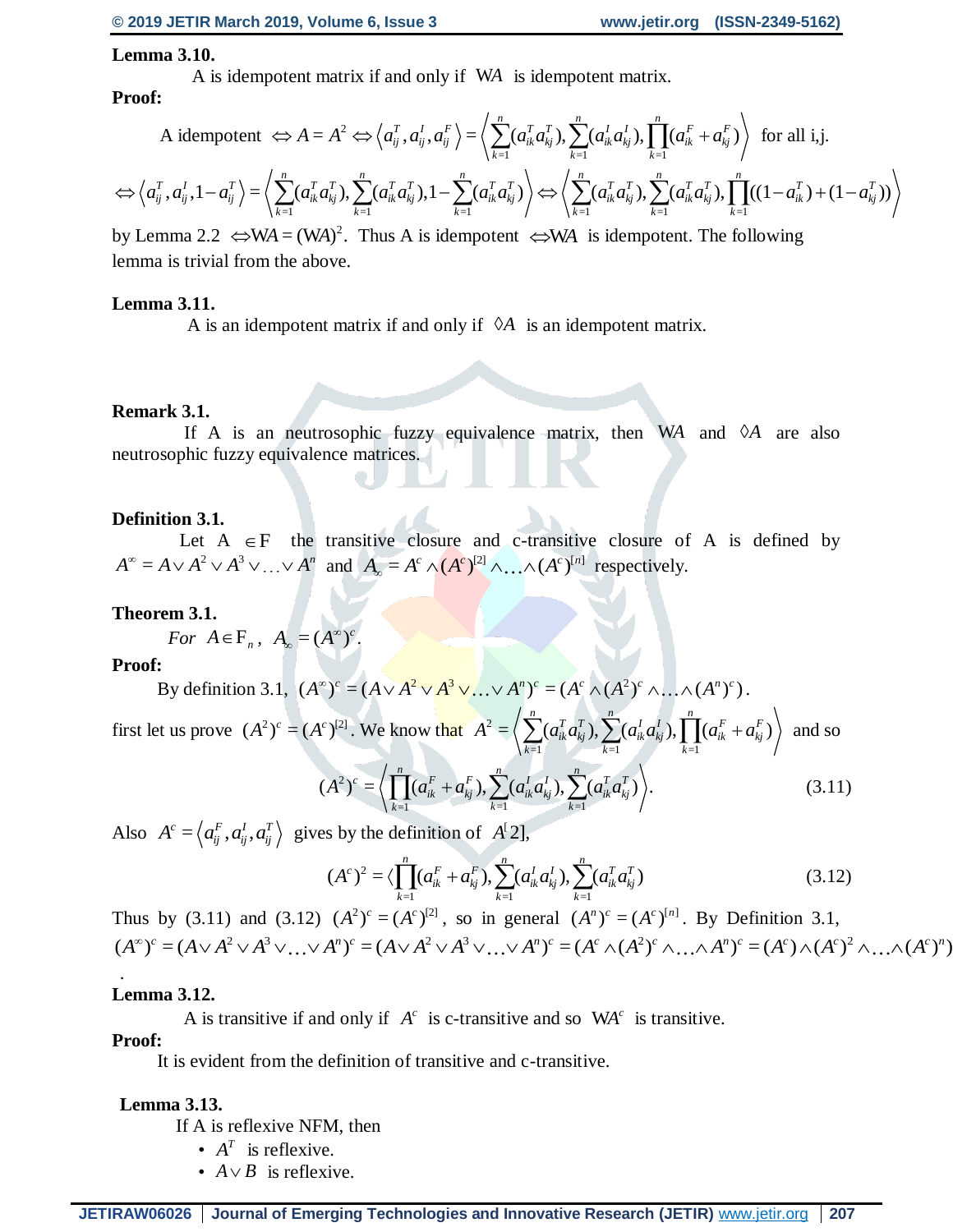•  $A \wedge B$  is reflexive if and only if B is reflexive.

**Proof:**

(i) and (ii) are obvious from the definition of reflexive. (iii) If B is not reflexive, then  $b_{ii}^T, b_{ii}^I, b_{ii}^F \rangle \neq \langle 1,1,0 \rangle$  for at least one i, that is  $\langle b_{ii}^T, b_{ii}^I, b_{ii}^F \rangle < \langle 1,1,0 \rangle$ . Thus  $a_{ii}^T, a_{ii}^I, a_{ii}^F \rangle \wedge \langle b_{ii}^T, b_{ii}^I, b_{ii}^F \rangle \langle 1,1,0 \rangle$ . Therefore the condition B is reflexive is necessary, the sufficient part is trivial.

#### **Theorem 3.2.**

If  $A, B \in F_n$  where A is reflexive and symmetric, B is reflexive, symmetric and transitive and  $A \leq B$ , then  $A^{\infty} \leq B$ . **Proof:**

transitive and 
$$
A \leq B
$$
, then  $A \leq B$ .  
\n**Proof:**  
\nFor  $A = (\langle a_{ij}^T, a_{ij}^I, a_{ij}^F \rangle)$ ,  $B = (\langle b_{ij}^T, b_{ij}^I, b_{ij}^F \rangle)$ ,  $AB = (\langle \sum_{k=1}^n (a_{ik}^T b_{kj}^T), \sum_{k=1}^n (a_{ik}^I b_{kj}^I), \prod_{k=1}^n (a_{ik}^F + b_{kj}^F) \rangle)$ 

and each

$$
\left\langle \sum_{k=1}^n (a_{ik}^T b_{kj}^T), \sum_{k=1}^n (a_{ik}^I b_{kj}^I), \prod_{k=1}^n (a_{ik}^F + b_{kj}^F) \right\rangle = \begin{cases} \left\langle 1, 1, 0 \right\rangle, & \text{if } i = j, \\ \left\langle b_{ij}^T, b_{ij}^I, b_{ij}^F \right\rangle, & \text{if } i \neq j. \end{cases}
$$

Thus  $AB = B$  implies  $AA \leq AB = B$ . That is  $A^2 \leq B$ . Continuing in this way, we have  $A^3 \leq B$ ,  $A^4 \leq B$ ... and also  $A \vee A^2 \vee A^3 \vee \dots \vee A^n \leq B$  and hence  $A^{\infty} \leq B$ .

#### **Lemma 3.14.**

If  $A^{\infty}$  is the transitive closure of A, then the transitive closure of WA is WA<sup> $\infty$ </sup> **Proof:**

Now

$$
WA^{\infty} = WA \vee A^{2} \vee ... \vee A^{n} = WA \vee WA^{2} \vee ...
$$

$$
WA^{n} = WA \vee (WA)^{2} \vee ... \vee (WA)^{n} = (WA)^{\infty}
$$

$$
Similarly, the following results are also true.
$$

- $WA_{\infty} = (WA)_{\infty}$ .
- $\Diamond A^{\infty} = (\Diamond A)^{\infty}$ .
- $\Diamond A_{\infty} = (\Diamond A)_{\infty}$ .

#### **Lemma 3.15.**

For an NFM  $A \in \mathbf{F}_n$ ,  $[(\mathbf{W}A)^c]^{\infty} = [(\mathbf{W}A)_{\infty}]^c$ .

## **Proof:**

As we know 
$$
(WA)^c = \hat{\;}A^c
$$
,  $[(WA)^c]^{\infty} = [(\hat{\;}A^c)^{\infty} = \hat{\;}A^c \vee (\hat{\;}A^c)^2 \dots \vee (\hat{\;}A^c)^n$ .

Proof:  
\nAs we know 
$$
(WA)^c = \hat{A}^c
$$
,  $[(WA)^c]^{\infty} = [(\hat{A}^c)^{\infty} = \hat{A}^c \vee (\hat{A}^c)^2 ... \vee (\hat{A}^c)^n$ .  
\n
$$
(\hat{A}^c)^2 = (\left\langle \sum_{k=1}^n (a_{ik}^r a_{kj}^r), \sum_{k=1}^n (a_{ik}^l a_{kj}^l), \prod_{k=1}^n (1 - a_{ik}^r)(1 - a_{kj}^l) \right\rangle).
$$
\n
$$
= (\left\langle \prod_{k=1}^n (a_{ik}^r + a_{kj}^r), \prod_{k=1}^n (a_{ik}^l + a_{kj}^l), \prod_{k=1}^n (1 - a_{ik}^r) + (1 - a_{kj}^r) \right\rangle)
$$
\nBy definition,  
\n
$$
A^2 = (\left\langle \prod_{k=1}^n (a_{ik}^T + a_{kj}^T), \prod_{k=1}^n (a_{ik}^l + a_{kj}^l), \sum_{k=1}^n (a_{ik}^r a_{kj}^r) \right\rangle)
$$
\n
$$
WA^2 = (\left\langle \prod_k^r = 1^n (a_{ik}^T + a_{kj}^T), \prod_{k=1}^n (a_{ik}^l + a_{kj}^l), 1 - \prod_{k=1}^n (a_{ik}^r + a_{kj}^r) \right\rangle)
$$
\nWhich yields,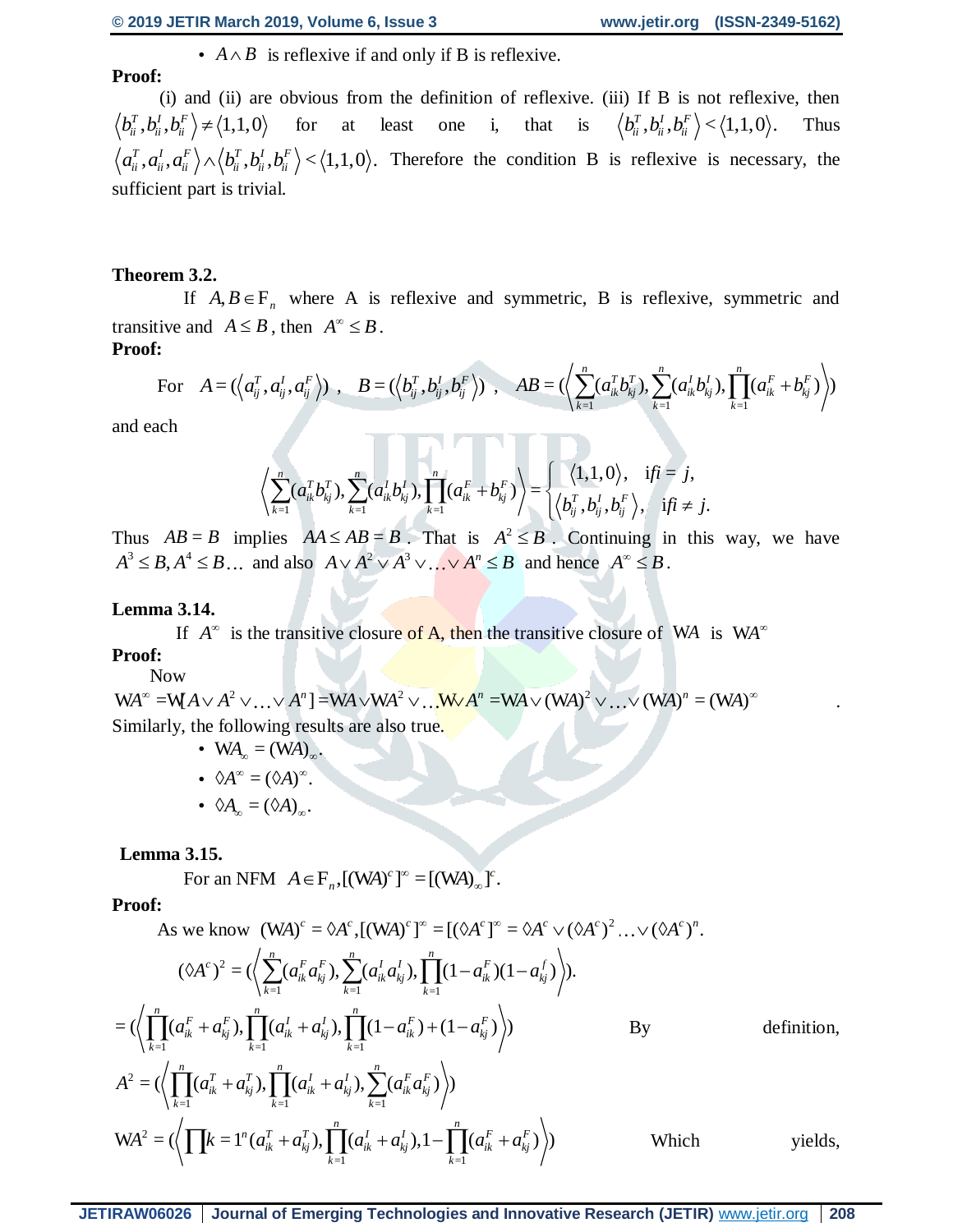$$
(\mathbf{W}A^{2})^{c} = (\left\langle 1 - \prod_{k=1}^{n} (a_{ik}^{F} + a_{kj}^{F}), \prod_{k=1}^{n} (a_{ik}^{I} + a_{kj}^{I}), \prod k=1^{n} (a_{ik}^{T} + a_{kj}^{T}) \right\rangle) \text{ Therefore, } (\lozenge A^{c})^{2} = (\mathbf{W}A^{2})^{c}, \text{ so in}
$$

general  $(\Diamond A^c)^n = (WA^n)^c$ 

al 
$$
(\delta A^c)^n = (WA^n)^c
$$
  
\n
$$
[(WA)^c]^{\infty} = [\delta A^c]^{\infty} = \delta A^c \vee (\delta A^c)^2 ... \vee (\delta A^c)^n = (WA)^c \vee (WA^2)^c \vee ... \vee (WA^n)^c
$$
\n4. What's equation is

 $=( WA \wedge WA^2 \wedge \ldots \wedge WA^n)^c = ( WA_\infty)^c$ .

In dual fashion, one can prove the following lemma.

# **Lemma 3.16.**

**5.10.**<br>For an NFM  $A \in \mathbf{F}_n$ ,  $((\Diamond A)_\infty)^c = ((\Diamond A)^c)^\infty$ .

# **Definition 3.2.**

For any two elements  $\langle x^T, x^I, x^F \rangle, \langle y^T, y^I, y^F \rangle \in NFS$ , we introduce the operation  $\wedge_{m'}$  $\left\{\left(x^T, x^I, x^F\right) \wedge_m \left(y^T, y^I, y^F\right\} = \left\{\min\left\{x^T, y^T\right\}, \min\left\{x^I, y^I\right\}, \min\left\{x^F, y^F\right\}\right\}$  $\langle x^T, x^I, x^F \rangle \wedge_m \langle y^T, y^I, y^F \rangle = \langle min \{ x^T, y^T \}, min \{ x^I, y^I \}, min \{ x^F, y^F \} \rangle$ . Using this definition the following lemmas are trivial.

# **Lemma 3.17.**

The operation  $\wedge_m$  is commutative on NFSs.

# **Lemma 3.18.**

The operation  $\wedge_m$  is associative on NFS.

# **Lemma 3.19.**

The operation  $\wedge_m$  is distributive over addition in NFSs.

# **Proof:**

For any 
$$
\langle x^T, x^I, x^F \rangle
$$
,  $\langle y^T, y^I, y^F \rangle$ ,  $\langle z^T, z^I, z^F \rangle \in NFSs$ 

$$
\left( \left\langle x^T, x^I, x^F \right\rangle + \left\langle y^T, y^I, y^F \right\rangle \right) \wedge_m \left\langle z^T, z^I, z^F \right\rangle = \left\langle \max \left\{ x^T, y^T \right\}, \max \left\{ x^I, y^I \right\}, \min \left\{ x^F, y^F \right\} \right\rangle \wedge_m \left\langle z^T, z^I, z^F \right\rangle
$$

$$
= \left\{ \min \left\{ x^T, y^T \right\}, z^T \right\}, \min \left\{ \max \left\{ x^I, y^I \right\}, z^I \right\}, \min \left\{ \min \left\{ x^F, y^F \right\} z^F \right\} \tag{3.13}
$$

 $case(1)$ 

If 
$$
\langle x^T, y^I, z^F \rangle \ge \langle y^T, y^I, y^F \rangle
$$
 and  $\langle x^T, x^I, x^F \rangle \ge \langle y^T, y^I, y^F \rangle$  then,  
RHS of 14 is  $\langle z^T, x^F \rangle$  now  
consider,  $(\langle x^T, x^I, x^F \rangle \wedge_m \langle z^T, z^I, z^F \rangle) + (\langle y^T, y^I, y^F \rangle \wedge_m \langle z^T, z^I, z^F \rangle)$   
 $= \langle z^T, z^I, z^F \rangle + \begin{cases} \langle z^t, z^I, y^F \rangle, & \text{if } \langle z^T, z^I, z^F \rangle \le \langle y^T, y^I, y^F \rangle, \\ \langle y^T, y^I, z^F \rangle, & \text{if } \langle y^T, y^I, y^F \rangle \le \langle z^T, z^I, z^F \rangle \end{cases}$ 

$$
=\langle z^t, z^I, x^F\rangle
$$
\n(3.14)

In this case, it is distributive.

case(2) If  $\langle x^T, x^I, x^F \rangle \leq \langle y^T, y^I, y^f \rangle$  and  $\langle x^T, x^I, x^F \rangle \leq \langle z^T, z^I, z^F \rangle$  then the left hand side of above equation 15 reduces to  $\langle y^T, y^I, y^F \rangle \wedge_m \langle z^T, z^I, z^F \rangle$  $\langle y^T, y^I, y^F \rangle \wedge_m \langle z^T, z^I, z^F \rangle$ . sub case (2.1)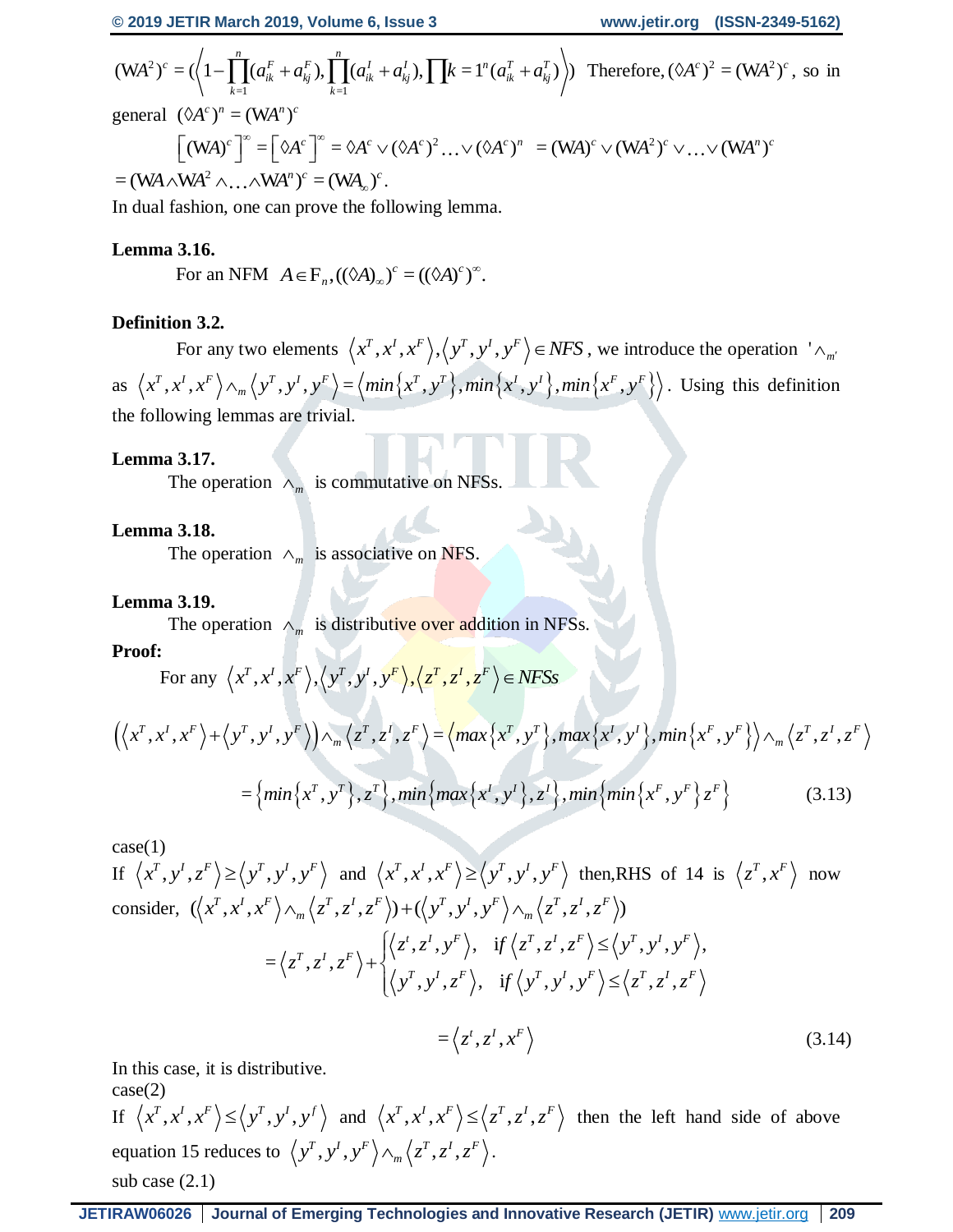If  $\langle z^T, z^I, z^F \rangle \leq \langle y^T, y^I, y^F \rangle$  then  $\langle z^T, z^I, z^F \rangle \wedge_m \langle y^T, y^I, y^F \rangle = \langle z^T, z^I, y^F \rangle$  $Z^T$ ,  $Z^T$ ,  $Z^T$ ,  $\wedge$   $\wedge$   $\wedge$   $\wedge$   $y^T$ ,  $y^T$ ,  $y^T$   $\equiv$   $\langle z^T$ ,  $z^T$ ,  $y$ Now,  $\langle x^T, x^I, x^F \rangle \wedge_m \langle z^T, z^I, z^F \rangle + (\langle x^T, x^I, x^F \rangle \wedge_m \langle z^T, z^I, z^F \rangle) = \langle x^T, x^I, z^F \rangle + \langle z^T, z^I, y^F \rangle = \langle z^T, z^I, y^F \rangle$ Thus distributivity holds, sub case (2.2) If  $\langle z^T, z^I, z^F \rangle \geq \langle y^T, y^I, y^F \rangle$  then L.H.S of equation 15 becomes  $\langle y^T, y^I, z^F \rangle$  and R.H.S of equation 15 becomes,  $\langle x^T, x^I, x^F \rangle \wedge_m \langle z^T, z^I, z^F \rangle + (\langle x^T, x^I, x^F \rangle \wedge_m \langle z^T, z^I, z^F \rangle) = \langle x^T, x^I, z^F \rangle + \langle y^T, y^I, z^F \rangle = \langle y^T, y^I, z^F \rangle$ Thus it is distributive in this case also.  $case(3)$ If  $\langle y^T, y^I, y^F \rangle \leq \langle x^T, x^I, x^F \rangle \leq \langle z^T, z^I, z^F \rangle$ then L.H.S becomes,  $(\langle x^T, x^I, x^F \rangle + \langle y^T, y^I, y^F \rangle) \wedge_m \langle z^T, z^I, z^F \rangle = \langle x^T, x^I, x^F \rangle \wedge_m \langle z^T, z^I, z^F \rangle = \langle x^T, x^I, z^F \rangle$ Also,  $(\langle x^T, x^I, x^F \rangle \wedge_m \langle z^T, z^I, z^F \rangle) + (\langle z^T, z^I, z^F \rangle \wedge_m \langle z^T, z^I, z^F \rangle) = \langle x^T, x^I, y^F \rangle + \langle y^T, y^I, z^F \rangle = \langle x^T, x^I, z^F \rangle$ so, it is distributive in this case too case (4) If  $\langle z^T, z^I, z^F \rangle \ge \langle x^T, x^I, x^F \rangle \ge \langle y^T, y^I, y^F \rangle$ then the L.H.S reduces to  $\langle y^T, y^I, y^F \rangle \wedge_m \langle z^T, z^I, z^F \rangle = \langle z^T, z^I, y^F \rangle$ and

$$
(\langle x^T, x^I, x^F \rangle \wedge_m \langle z^T, z^I, z^F \rangle) + (\langle x^T, x^I, x^F \rangle \wedge_m \langle z^T, z^I, z^F \rangle) = \langle z^T, z^I, x^F \rangle + \langle z^T, z^I, y^F \rangle = \langle z^T, z^I, z^F \rangle
$$
  
Thus distributivity holds for all cases.

#### **Definition 3.3.**

For any two elements  $\langle x^T, x^I, x^F \rangle, \langle y^T, y^I, y^F \rangle \in NFS$ , we define the inequality ' $\leq'$  as  $x^T, x^I, x^F \ge \langle y^T, y^I, y^F \rangle$  means  $x \le y$ ,  $x^I \le y^I$  and  $x^F \le y^F$ .

#### **Remark 3.2.**

The elements in the set  $\left\{ \left\langle y^T, y^I, y^F \right\rangle \in NFS \mid \left\langle x^T, x^I, x^F \right\rangle \leq \left\langle y^T, y^I, y^F \right\rangle \right\}$  are identity element of  $\langle x^T, x^I, x^F \rangle$  with respect to  $\langle x^T, x^I, x^F \rangle$ . That is we have multiple identity element.

#### **Remark 3.3.**

Any NFMs A can be decomposed into two Neutrosophic fuzzy matrices WA and  $\Diamond A$ by means of  $\wedge_m$ . That is  $A = (WA) \wedge_m (OA)$ .

#### **Remark 3.4.**

For any two NFMs A and B,  $(A \vee B) \wedge_m (A \wedge B) = (A \wedge_m B)$ .

#### **4. CONCLUSION:**

In this paper, we introduced modal operators and a new composition operation in Neutrosophic fuzzy matrix. Further some of its algebraic properties are investigated.